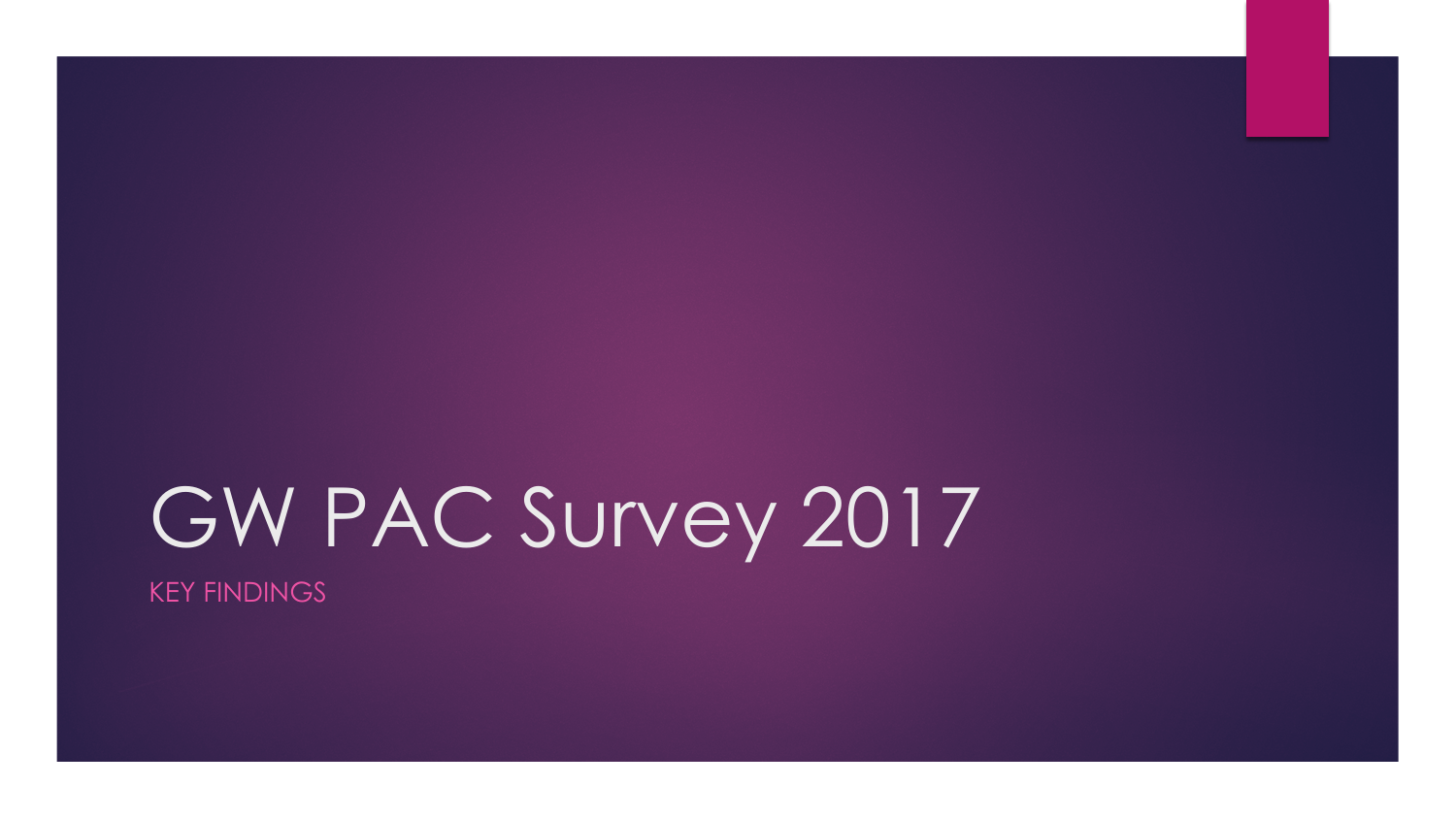### PAC Meeting Involvement

### Reasons not to go (63% don't attend)

- **Mostly due to time commitments / limited time**
- Reasons to go:
	- ▶ Stay current with what's going on at Wolfe (~60%), have a voice on priorities and teacher's reports
- **Improving attendance** 
	- ▶ 57% said they would be more likely to participate if more educational/informative presentations were made at PAC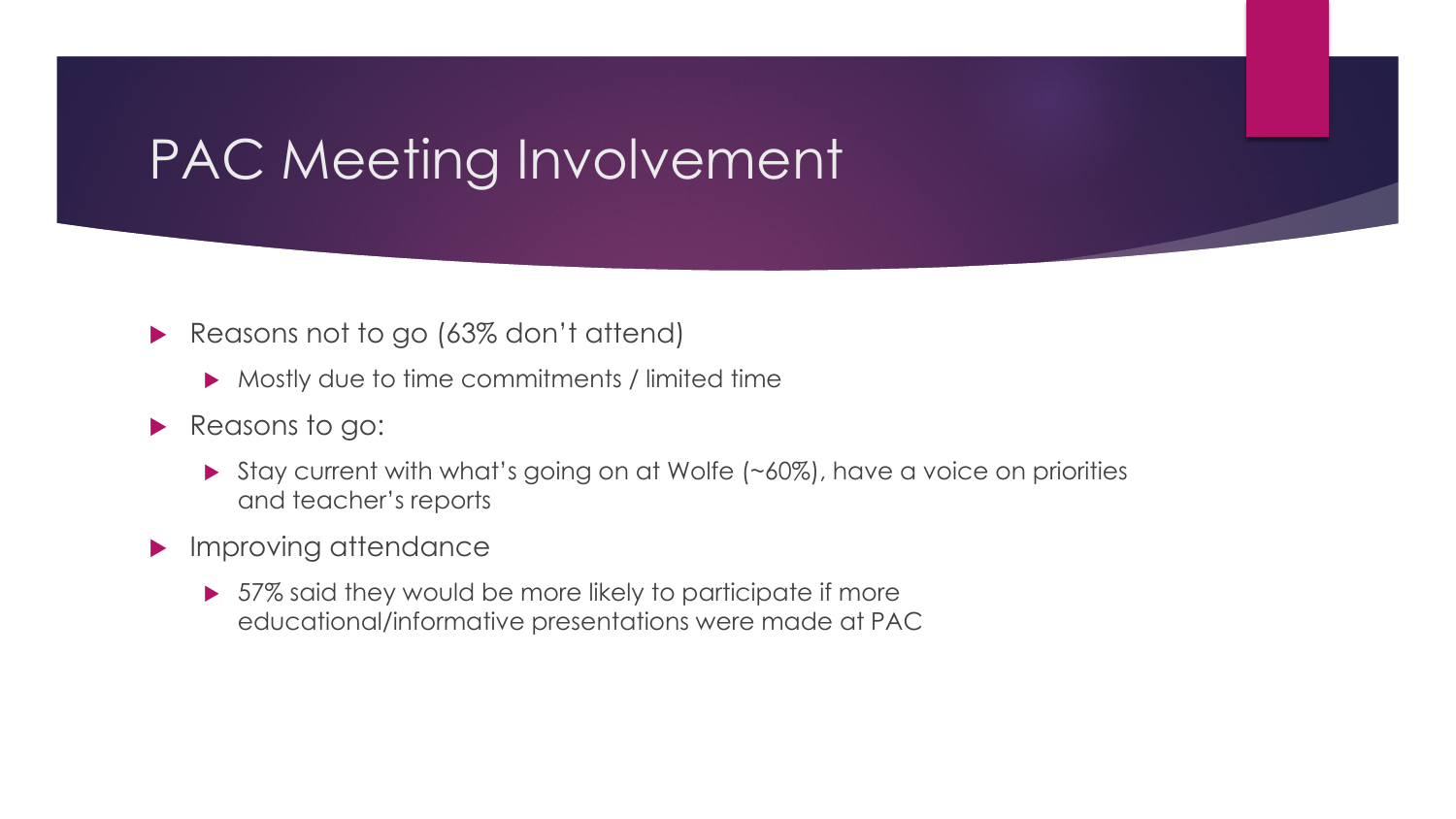### Fundraising and use of PAC dollars

#### Top events events that should be supported:

- ▶ Welcome back, Walkathon, silent auction, Halloween dance, movie nights, direct drive, casino night
- **Least popular events: jewelry night, amazing race, QSP**
- 65% prefer fundraising status quo to support non-VSB funded equipment/activities, 35% want to increase \$\$ raised or time spent
- ▶ Method of enrichment delivery: 83% preferred to use \$\$ for both extracurricular and classroom support rather than only one of the two
- ▶ 40% said to fundraise via events, 45% said to use both direct donation and fundraise via events and 15% said to only do direct donation
- ▶ Top topics for enrichment (in order of popularity): arts and music, science/tech/eng/math (STEM), existing school programs, nature programs, athletics, playground, socio- emotional, technology equipment.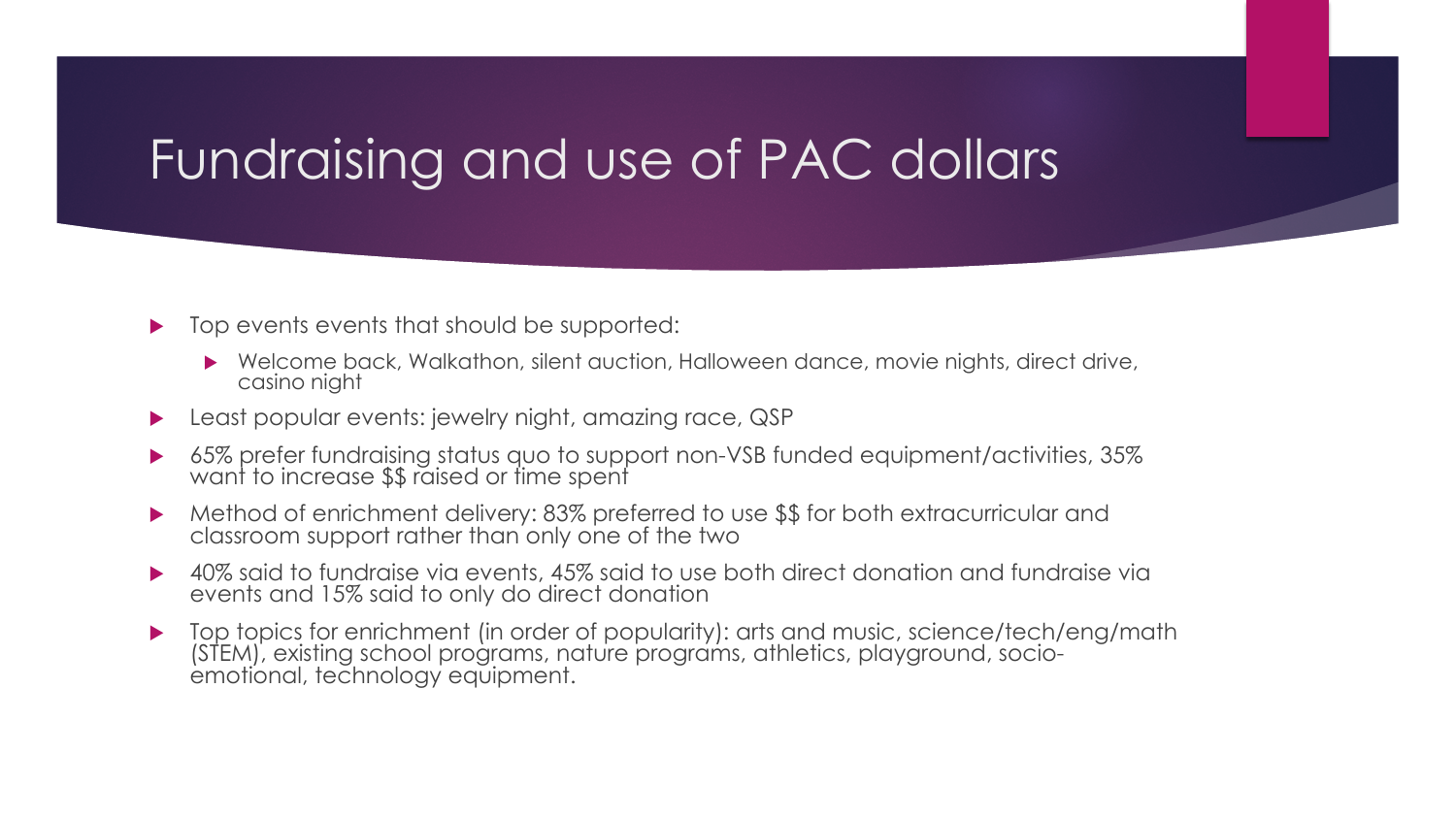### Social Responsibility

- ▶ 85% considered this topic important/very important
- ▶ Top 3 specific topics (in order of ranking): friendship skills, character building, leadership skills
- ▶ Top 2 ways to deliver social resp: creation of small scale project, support wolfe humanitarian club
- ▶ Top 3 methods to deliver topics: peer leadership programs, extra classroom sessions, experts/professionals teaching via plays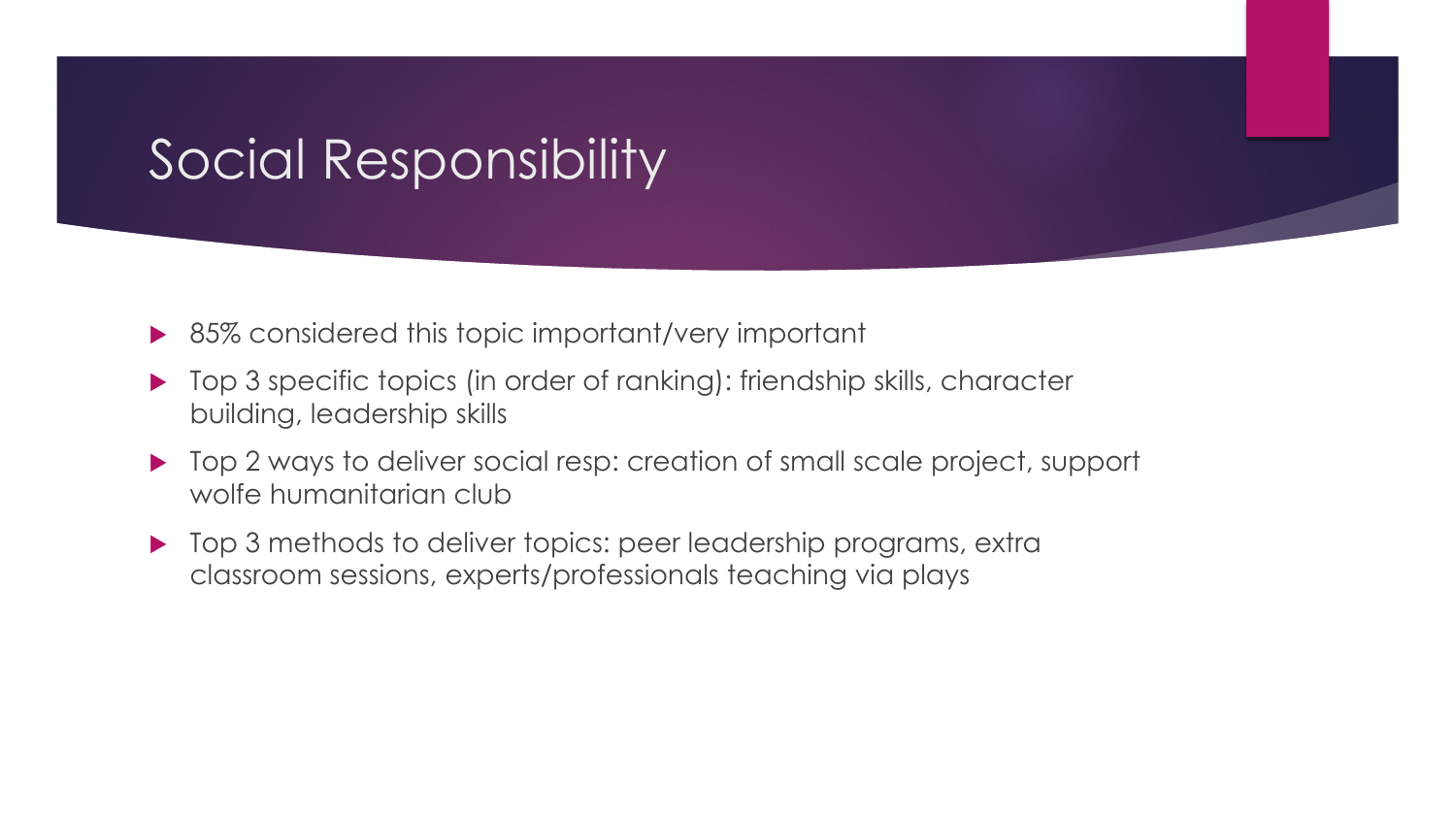## Playground

- ▶ Future funding method: 43% said direct drive
- Playground option 1 ranked highest, followed by 2 and then 3
- Spending of playground money: split between two opinions:
	- Majority of money raised should go to the playground rest for other school needs or minimum \$\$ to be spent on playground (52%)
	- All money raised should be spent on playground or all money plus more should be spent on playground (48%)